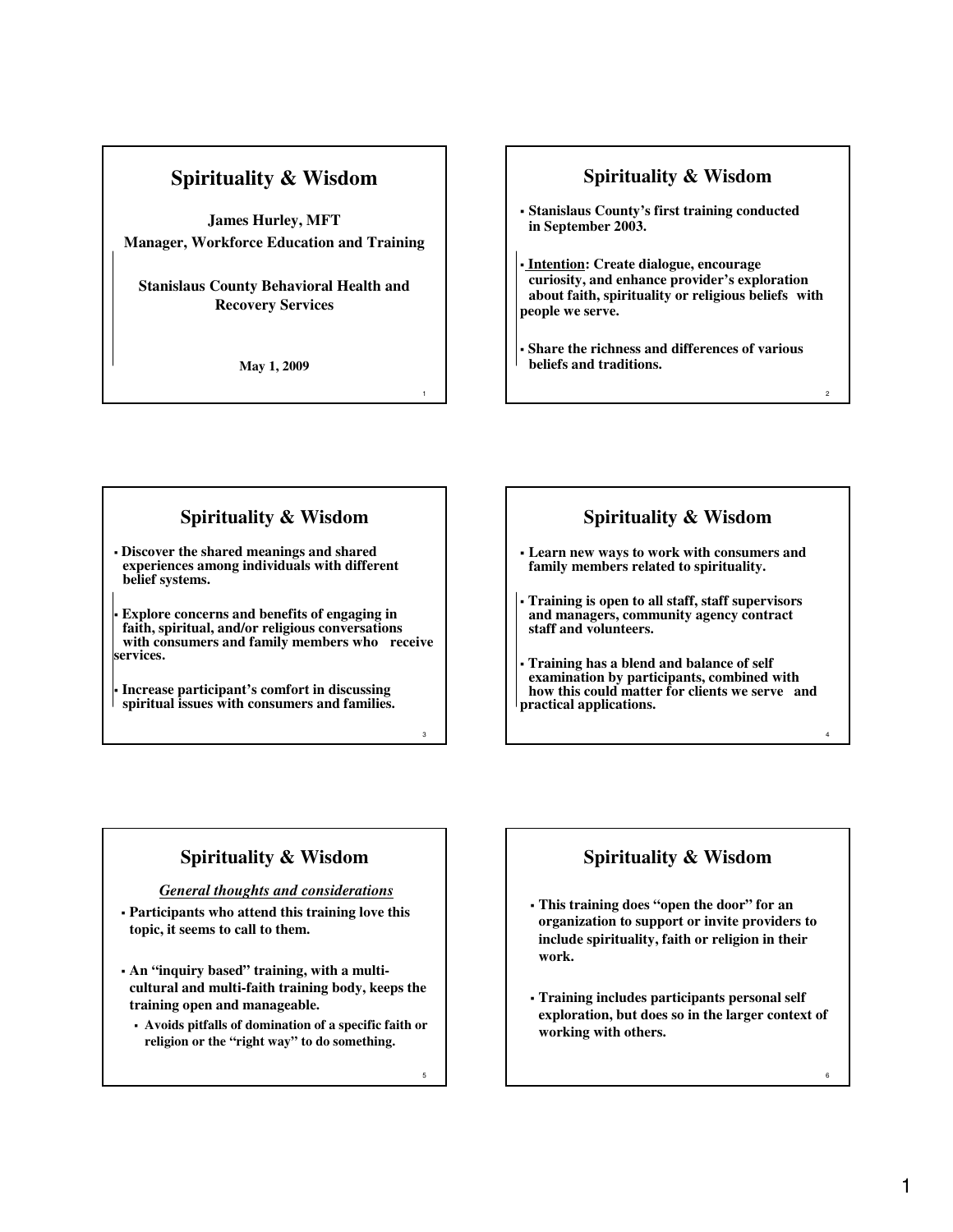*Review the Training Agenda* **A. Introductions/welcoming environment**

- **Training room has displays of art work, books, family and cultural items of significance brought**  in by the trainers, music, and a large wicker **elephant in the middle of the room.**
- **Overviews goals/learning objectives.**
- **Sharing spiritual traditions- all trainers. Sets the tone that we welcome participants to share their own experiences in the training.**

#### **Spirituality & Wisdom**

**B. Defining spirituality and religion**

- **We ask participants to read the definitions out loud. Gives participants opportunity to make meaningful distinctions for themselves.**
- **Each participant is asked to create their own definition of spirituality- some definitions include religion, some do not.**
	- **We have 6-8 share with the whole group.**
- **Defining spirituality and religion is foundational, and it adds an important distinction for all of us.**

8

10

12

### **Spirituality & Wisdom**

**C. The role of spirituality and religion in culture**

**Each trainer shares how spirituality and religion is expressed or is a part of their culture.** 

- **This tends to bring out the values and role of religion and how the culture and family are impacted by it.**
- **Lots of 'pros and cons' about how religion has shaped attitudes, behavior and thinking of people.**

### **Spirituality & Wisdom**

**D. Panel presentation Consumers share their experiences Five questions:**

- **What role does spirituality or your faith play in your recovery or you being well?**
- **What role did your faith or spirituality play for you when you were ill?**

## **Spirituality & Wisdom**

- **What conversations or comments were made by providers about your spiritual life or your faith?**
- **Was faith or spirituality included as part of your care or treatment by your provider(s)? If yes, how?**
- **What should providers of mental health care know about you, as it relates to your faith and spirituality?**

11

7

9

## **Spirituality & Wisdom**

**The panel is among the most impactful parts of the training, even in Stanislaus County where we have had consumer panels for a long time**

 **Important to prep the panel members before the training for support and clear/concise sharing.**

 **Helps participants hear directly what spirituality and faith means to the panelists as people, not as consumers of services.** 

- **Helps participants understand how providers have included or discounted faith and spirit.**
- **Adds considerations of how to support people both when they are well and when they struggling.**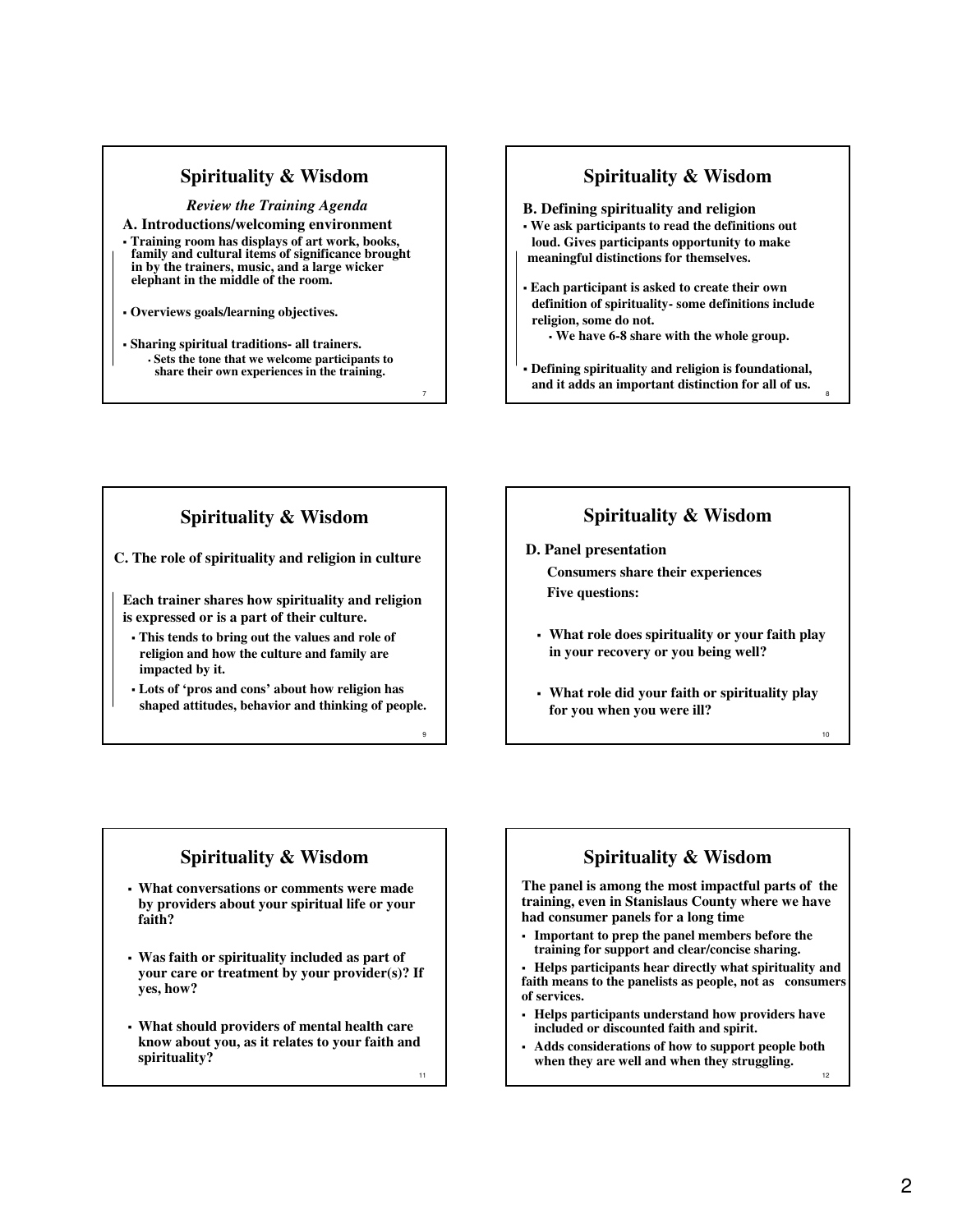**E. Stanislaus County and BHRS policy about promotion of religion**

**Review of our county policy by our Director.** 

- **It's a short segment, but important for people to hear directly from our director about this policy. Promotion, proselytizing, use of County time or County resources is forbidden.**
- **Reinforces not to promote religion.**
- **Leaves a range of gray areas; consisting of what we are permitted to do and following the lead of the person who receive services.**

#### **Spirituality & Wisdom**

**F. Spirituality and faith in alcohol/drug services**

**Use of video clips of individuals (and service providers) in recovery from addiction and how spirituality is critical to their recovery.**

- **Participants are exposed to an entire treatment system that supports and endorses a "Higher Power" throughout its service delivery.**
- **Some distinctions between the 12 step spiritual focus and county or CBO's rehabilitation focus.**

14

16

## **Spirituality & Wisdom**

**G. Engaging clients in discussion about spirituality and/or faith**

**Two role plays; One where the "client" initiates the discussion about their faith or religion; the second role play the provider brings it up first.**

 **Generates lots of discussion and comments from the participants.**

15

17

13

# **Spirituality & Wisdom**

- **H & I. Concerns for providers discussing spirituality faith, and religion**
- **Trainers discuss specific examples of when spirituality or faith was problematic/difficult or a positive experience.**
- **Small group work allows participants to more fully explore with others the concerns and opportunities that are available to them.**
	- **Using good judgment of how or when to proceed. Participants often want more clarity and more of "how" to delve into spiritual and faith issues.**

#### **Spirituality & Wisdom**

- **J. Working within peoples faith or introducing ideas outside their faith**
- **Share ways of working within a person's faith or cultural beliefs.**
	- **Lots of examples of working with someone and staying within their cultural belief system.**
- **Share ways of introducing something new or outside a persons point of reference.**
	- **Lots of opportunity for introducing new ways of thinking about the distress people experience. For example, introducing depression an illness.**

# **Spirituality & Wisdom**

#### **K. Spirituality and Culture**

**Each trainer shares a specific experience they have had of how spirituality lives within their culture or family.**

 **Reinforces the importance of how culture, spirituality, faith are connected and expressed.** 

18